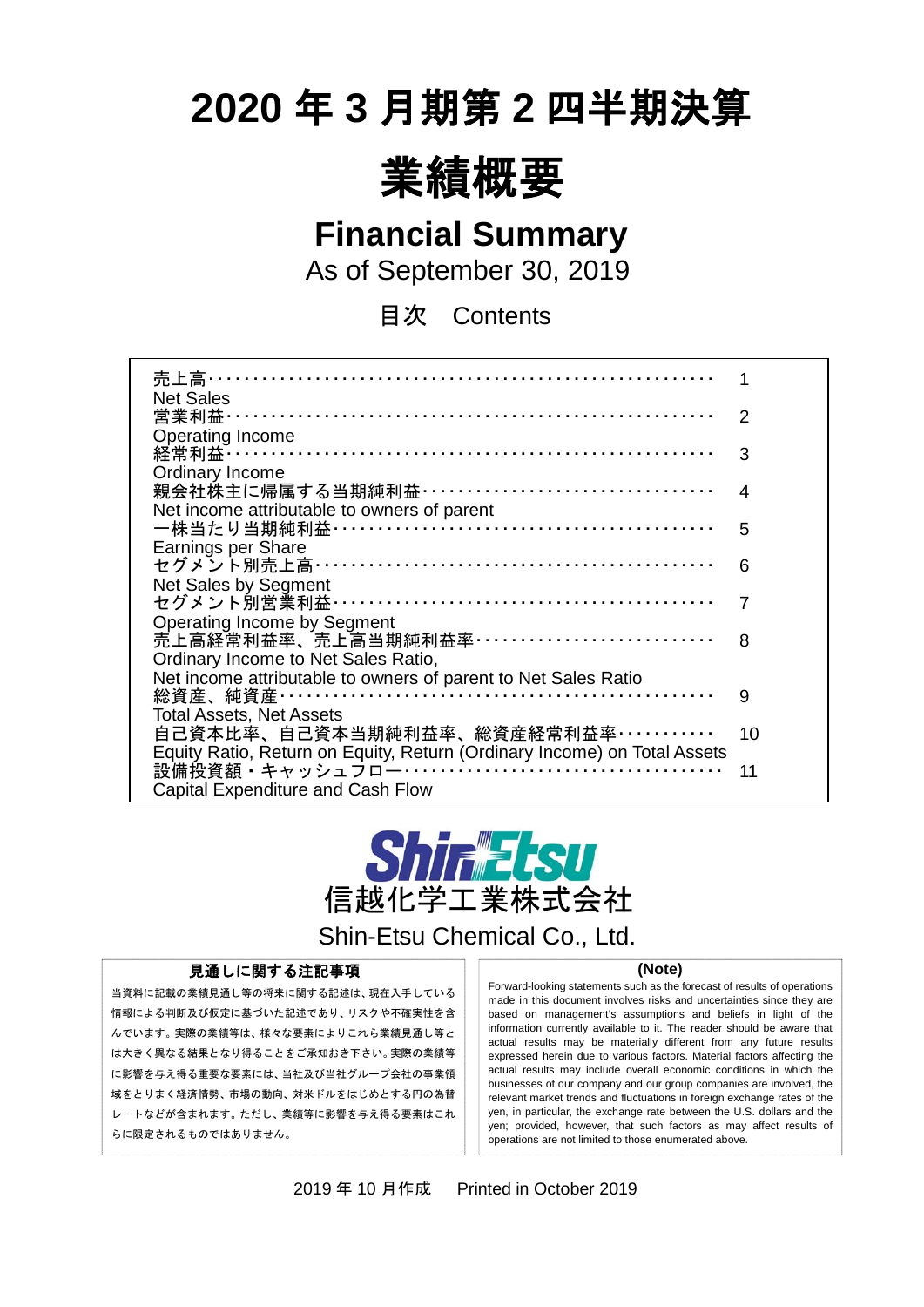



|  | (億円 / 100 millions of yen) |  |
|--|----------------------------|--|
|  |                            |  |

|                  |  | 13/3                                                                                                                                                                | 14/3 | 15/3 | 16/3 | 17/3   18/3 | 19/3 | 19/9<br>(First Half) | 20/3<br>(予想/E) |
|------------------|--|---------------------------------------------------------------------------------------------------------------------------------------------------------------------|------|------|------|-------------|------|----------------------|----------------|
| 売上高<br>Net Sales |  | $\vert$ 10,582 $\vert$ 10,477 $\vert$ 10,254 $\vert$ 11,658 $\vert$ 12,555 $\vert$ 12,798 $\vert$ 12,374 $\vert$ 14,414 $\vert$ 15,940 $\vert$ 7,865 $\vert$ 15,500 |      |      |      |             |      |                      |                |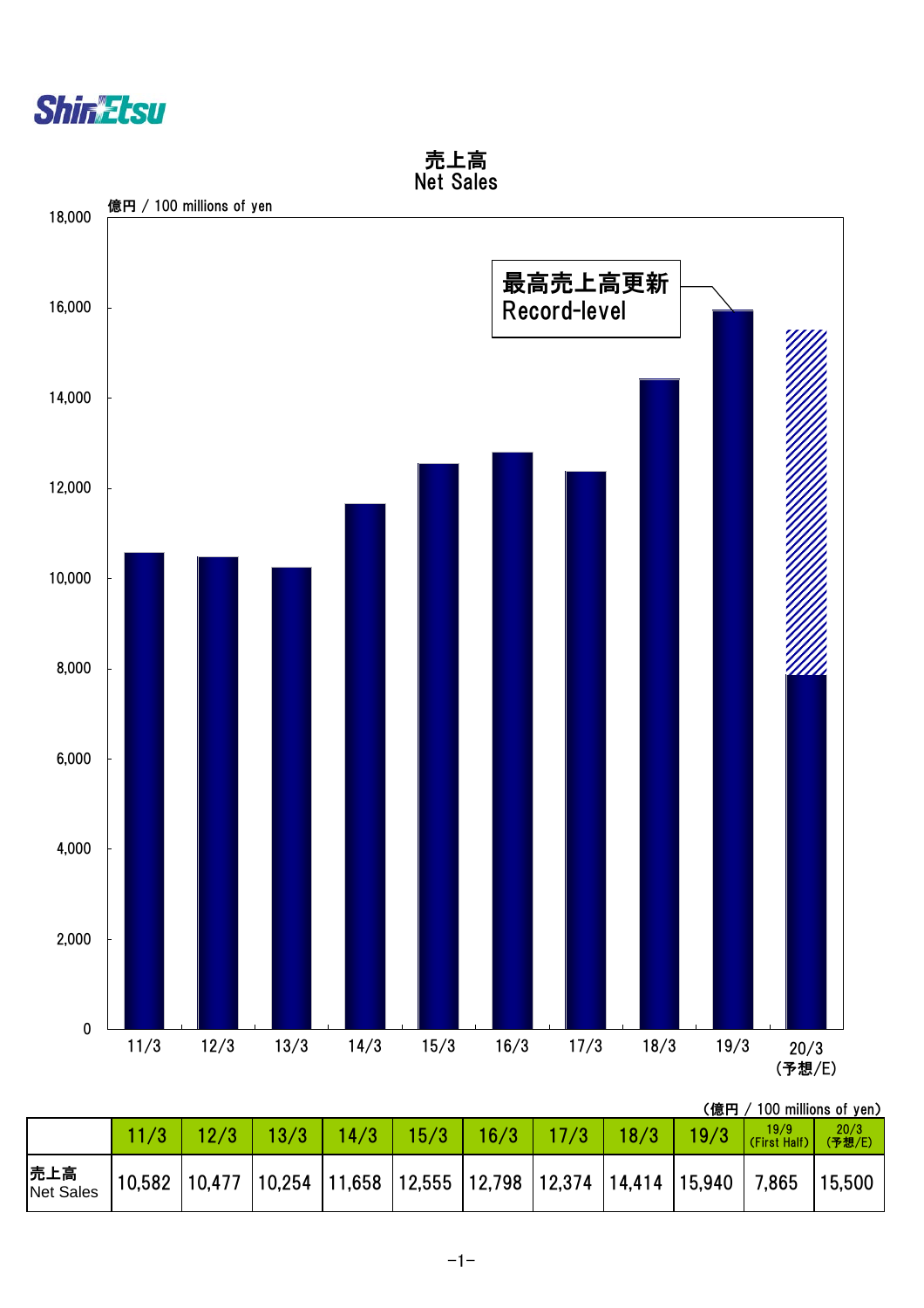



 営業利益 Operating Income

(億円 / 100 millions of yen)

|                                    | 11/3   | 10/2 | 13/3 | 14/3 | 15/3 | 16/3  | 17/3  | 18/3  | 19/3  | 19/9<br>(First Half) | 20/3<br>(予想/E) |
|------------------------------------|--------|------|------|------|------|-------|-------|-------|-------|----------------------|----------------|
| 営業利益<br>Operating<br><b>Income</b> | .492,، | .496 | ,570 | ,738 | ,853 | 2,085 | 2,386 | 3,368 | 4,037 | 2,105                | 4,050          |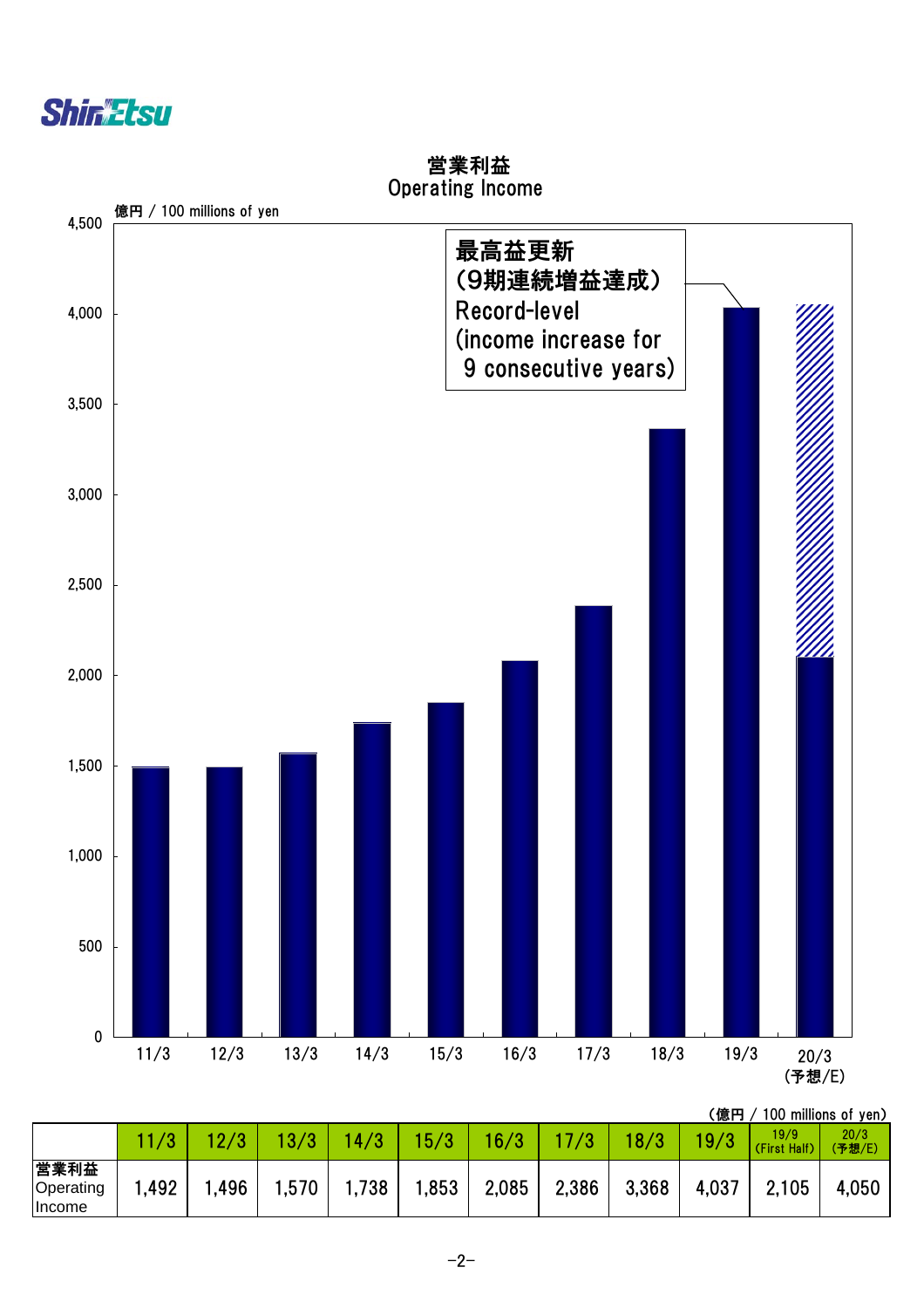



経常利益 Ordinary Income

(億円 / 100 millions of yen)

|                                          | /3   | 10 IO | 13/3 | /3<br>$\frac{4}{ }$ | 15/3 | 16/3  | 7/3   | 18/3  | 19/3  | 19/9<br>(First Half) | 20/3<br>(予想/E) |
|------------------------------------------|------|-------|------|---------------------|------|-------|-------|-------|-------|----------------------|----------------|
| 経常利益<br><b>Ordinary</b><br><b>Income</b> | ,603 | .652  | ,702 | ,806                | ,980 | 2,200 | 2,421 | 3,403 | 4,153 | 2,182                | 4,180          |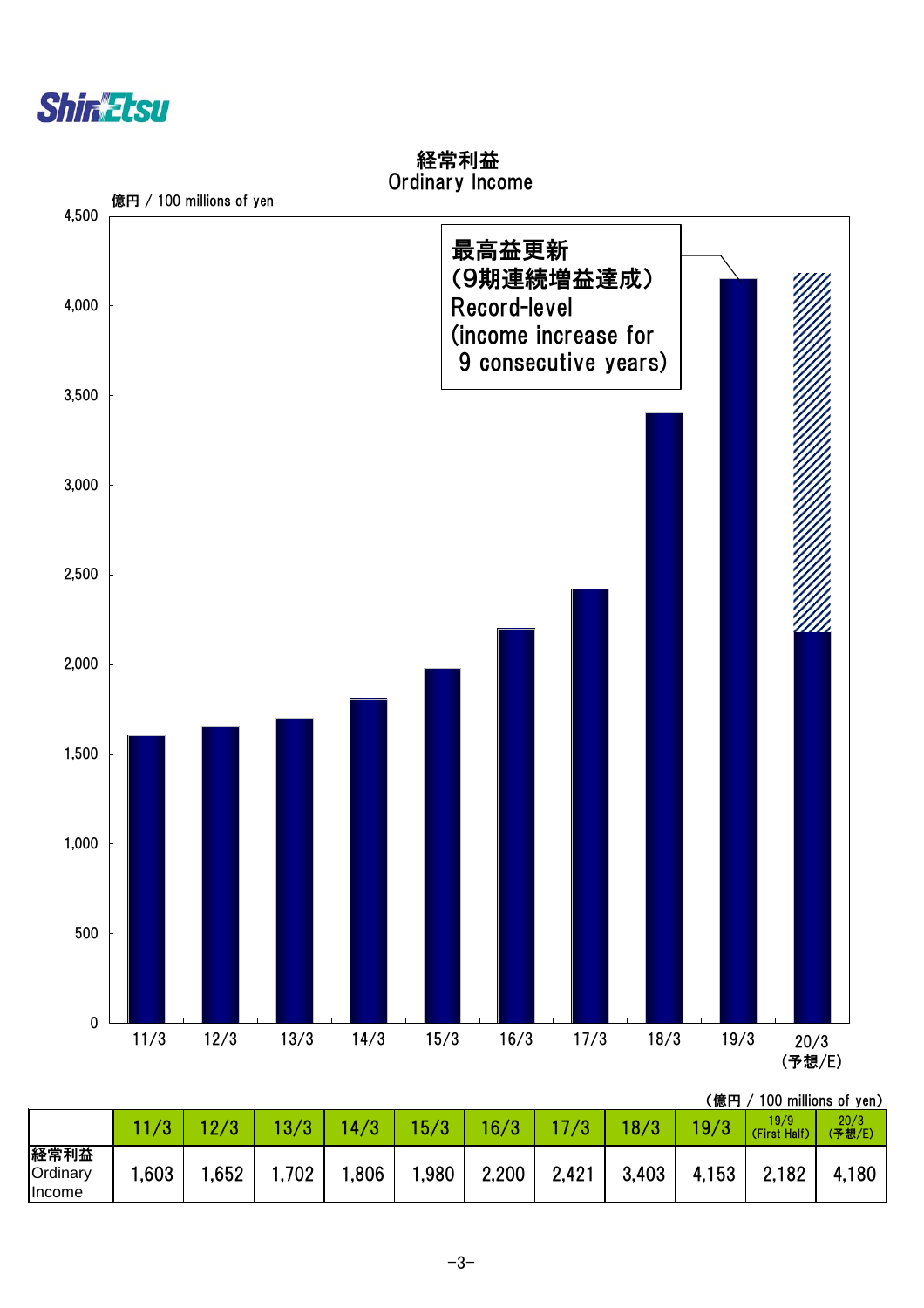![](_page_4_Picture_0.jpeg)

### 親会社株主に帰属する当期純利益

#### Net income attributable to owners of parent

![](_page_4_Figure_3.jpeg)

(億円 / 100 millions of yen)

|                                                                            |                  |            |            |                    |         |      |       |       | . <i>.</i> |                      |                |
|----------------------------------------------------------------------------|------------------|------------|------------|--------------------|---------|------|-------|-------|------------|----------------------|----------------|
|                                                                            | $\sqrt{2}$<br>w. | $\sqrt{2}$ | 1.0.<br>72 | /3<br>$\mathbf{A}$ | 70<br>г | 16/3 |       | 07    | 19/3       | 19/9<br>(First Half) | 20/3<br>(予想/E) |
| 親会社株主に帰属<br> する当期純利益<br>Net income<br>attributable to<br>Jowners of parent | ,001             | ,006       | ,057       | .136               | ,286    | ,488 | .,759 | 2,662 | 3,091      | .650                 | 3,140          |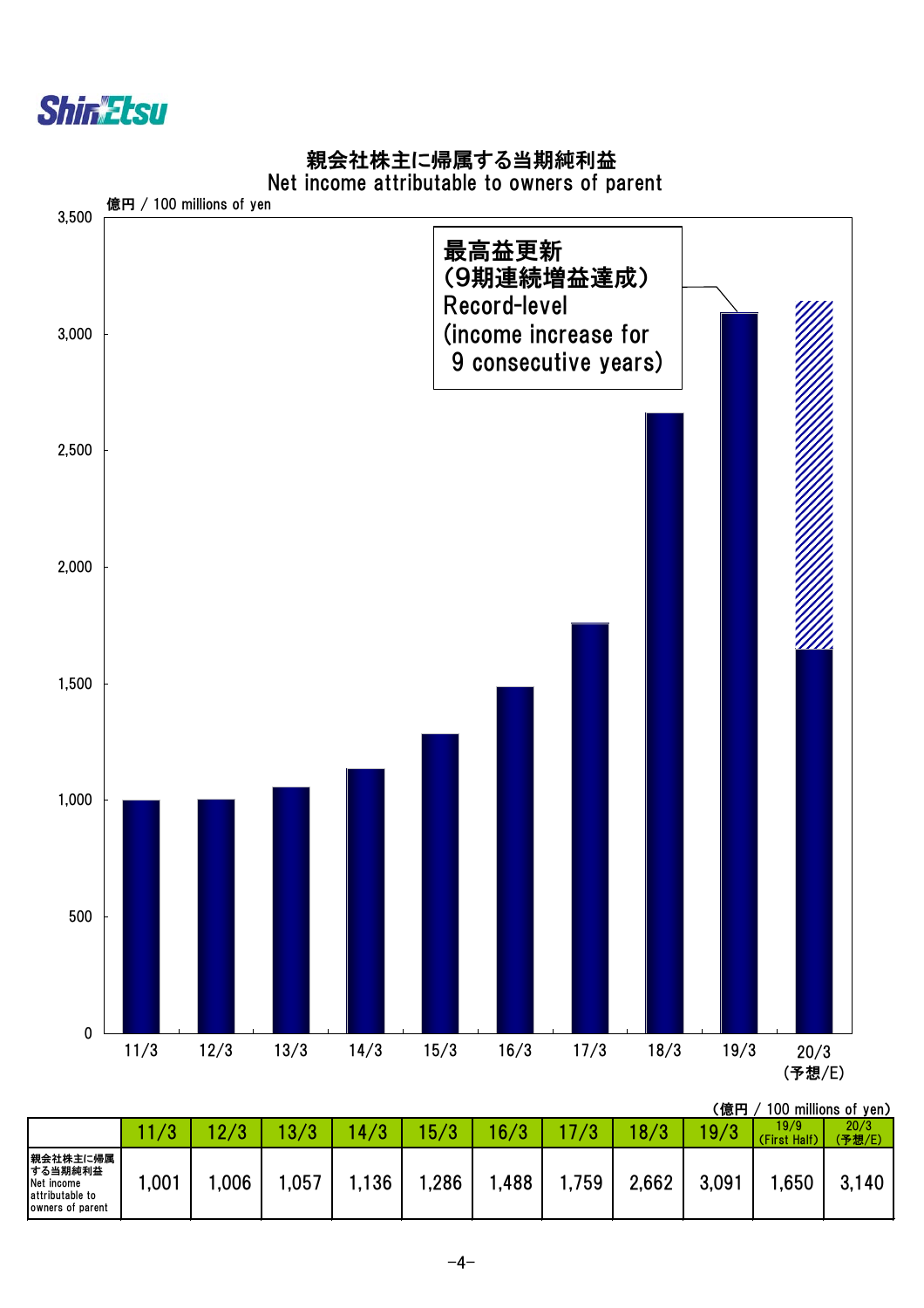![](_page_5_Picture_0.jpeg)

![](_page_5_Figure_1.jpeg)

|                                          |        |        |        |        |        |        |        |        |        |                      | \  J / JVII/   |
|------------------------------------------|--------|--------|--------|--------|--------|--------|--------|--------|--------|----------------------|----------------|
|                                          |        |        | 13/3   | 14/3   | 15/3   | 16/3   | 17/3   | 18/3   | 19/3   | 19/9<br>(First Half) | 20/3<br>(予想/E) |
| 一株当たり<br> 当期純利益<br>Earnings<br>per Share | 235.80 | 237.03 | 248.94 | 267.20 | 302.05 | 349.46 | 412.86 | 624.28 | 725.99 | 396.80               | 755.18         |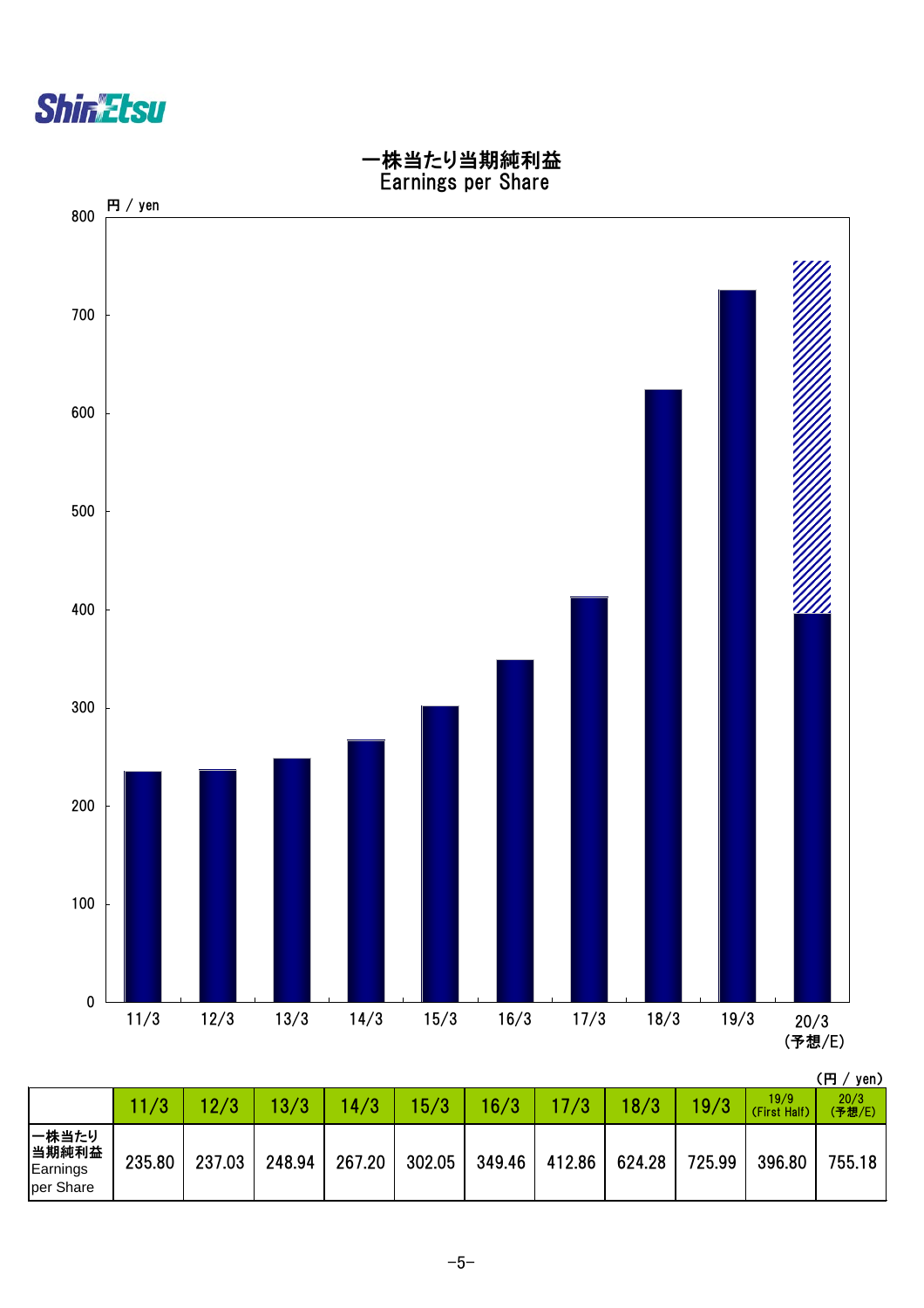|                                                                                          |       |       |       |       |       |       |       | (億円   |       | 100 millions of yen) |
|------------------------------------------------------------------------------------------|-------|-------|-------|-------|-------|-------|-------|-------|-------|----------------------|
|                                                                                          | 11/3  | 12/3  | 13/3  | 14/3  | 15/3  | 16/3  | 17/3  | 18/3  | 19/3  | 19/9<br>(First Half) |
| 塩ビ・化成品<br><b>PVC/Chlor-Alkali Business</b>                                               | 2,835 | 3,240 | 3,436 | 4,278 | 4,526 | 4,417 | 4.116 | 5.013 | 5,242 | 2,531                |
| シリコーン<br><b>Silicones Business</b>                                                       | 1,430 | 1,354 | 1,290 | 1,564 | 1,774 | 1,877 | 1,792 | 2,062 | 2,333 | 1,147                |
| 機能性化学品<br><b>Specialty Chemicals Business</b>                                            | 835   | 871   | 835   | 1,032 | 1,123 | 1,168 | 1.080 | 1,171 | 1,211 | 582                  |
| 半導体シリコン<br><b>Semiconductor Silicon Business</b>                                         | 2,837 | 2,296 | 2,024 | 2,132 | 2,300 | 2,433 | 2,526 | 3,083 | 3,803 | 1,965                |
| 電子・機能材料<br><b>Electronics &amp; Functional</b><br><b>Materials Business</b>              | 1,413 | 1,777 | 1,827 | 1,709 | 1,835 | 1,867 | 1.879 | 2,074 | 2,260 | 1,114                |
| 加工・商事・技術サービス<br><b>Processing, Trading &amp; Specialized</b><br><b>Services Business</b> | 1,229 | 936   | 839   | 941   | 995   | 1,034 | 979   | 1,007 | 1,087 | 523                  |

 $-6-$ 

![](_page_6_Picture_0.jpeg)

 セグメント別売上高 Net Sales by Segment

![](_page_6_Figure_2.jpeg)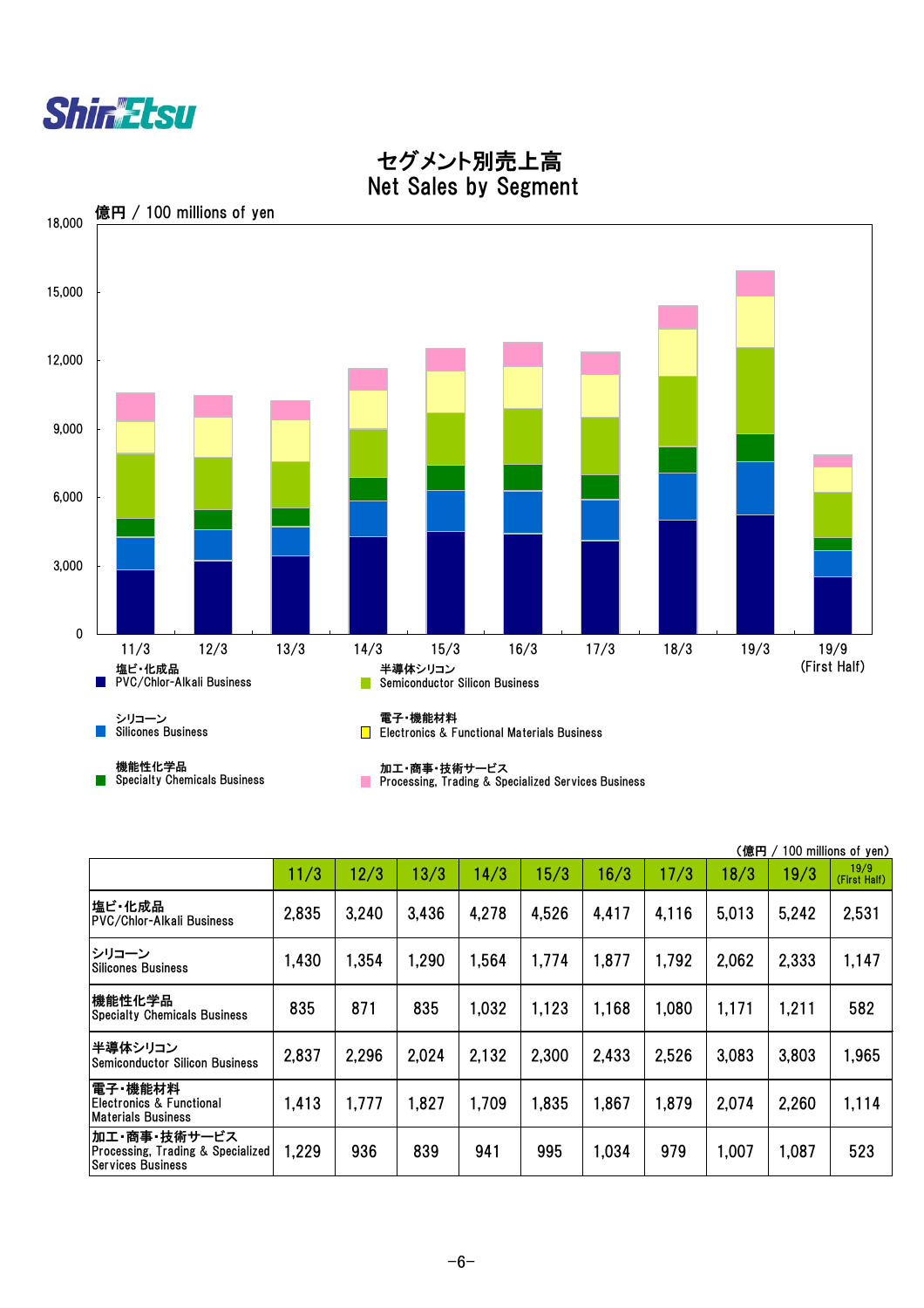|                                                                               | (億円<br>100 millions of yen) |      |      |      |      |      |      |      |       |                      |  |  |
|-------------------------------------------------------------------------------|-----------------------------|------|------|------|------|------|------|------|-------|----------------------|--|--|
|                                                                               | 11/3                        | 12/3 | 13/3 | 14/3 | 15/3 | 16/3 | 17/3 | 18/3 | 19/3  | 19/9<br>(First Half) |  |  |
| 塩ビ・化成品<br><b>PVC/Chlor-Alkali Business</b>                                    | 196                         | 236  | 455  | 601  | 502  | 446  | 531  | 932  | 1,065 | 517                  |  |  |
| シリコーン<br><b>Silicones Business</b>                                            | 340                         | 336  | 286  | 318  | 334  | 415  | 425  | 519  | 585   | 311                  |  |  |
| 機能性化学品<br><b>Specialty Chemicals Business</b>                                 | 129                         | 146  | 144  | 127  | 152  | 181  | 222  | 257  | 266   | 138                  |  |  |
| 半導体シリコン<br><b>Semiconductor Silicon Business</b>                              | 388                         | 343  | 219  | 244  | 356  | 469  | 559  | 929  | 1,319 | 745                  |  |  |
| 電子 機能材料<br>Electronics & Functional<br><b>Materials Business</b>              | 361                         | 381  | 408  | 409  | 462  | 514  | 552  | 616  | 669   | 333                  |  |  |
| 加工・商事・技術サービス<br>Processing, Trading & Specialized<br><b>Services Business</b> | 73                          | 50   | 56   | 36   | 48   | 56   | 95   | 114  | 132   | 72                   |  |  |

![](_page_7_Picture_0.jpeg)

 セグメント別営業利益 Operating Income by Segment

![](_page_7_Figure_2.jpeg)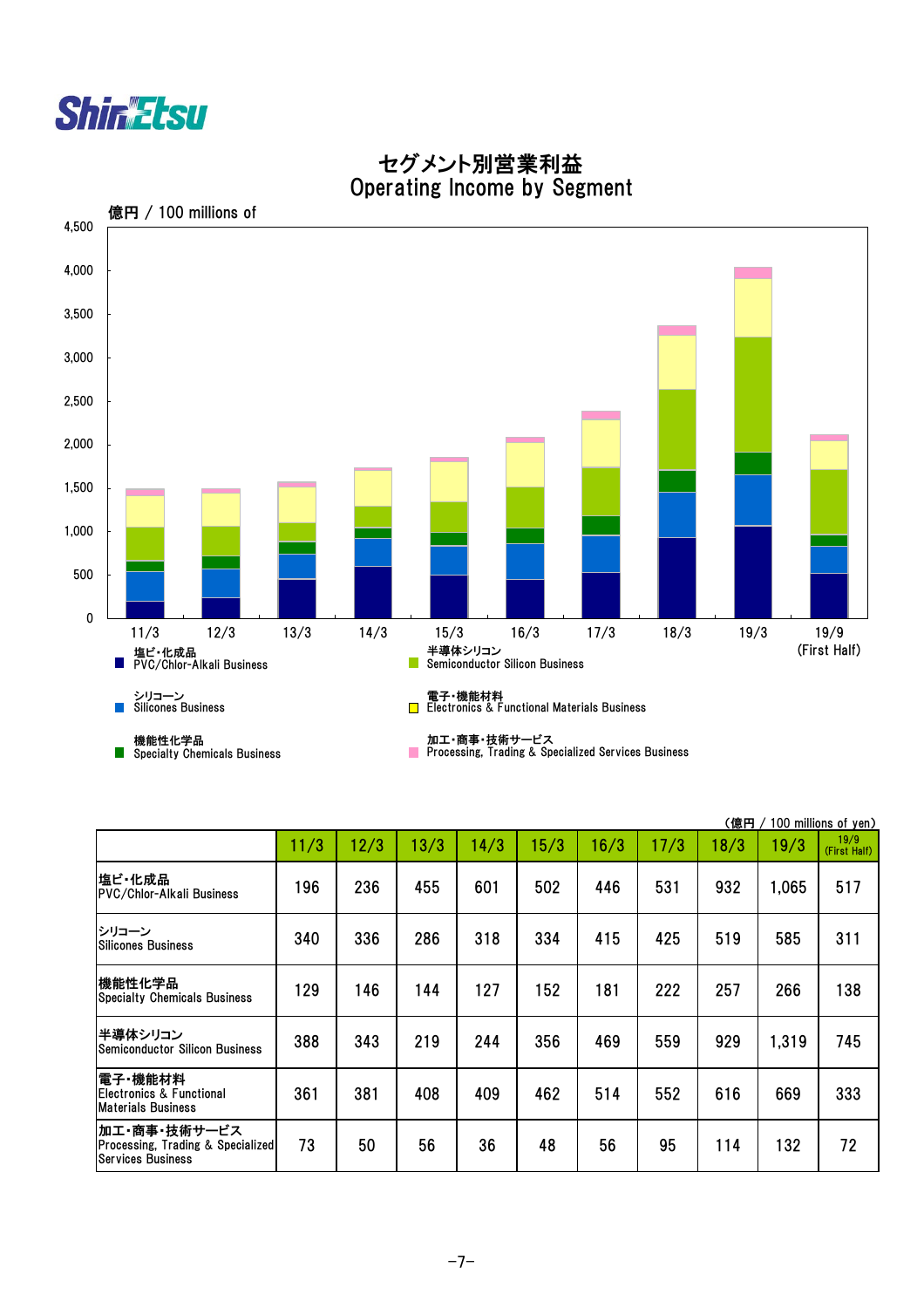![](_page_8_Picture_0.jpeg)

売上高経常利益率

![](_page_8_Figure_2.jpeg)

売上高当期純利益率

![](_page_8_Figure_4.jpeg)

|                                                                                        | 11/3 | 12/3 | 13/3 | 14/3 | 5/3  | 6/3  | 17/3 | 18/3 | 19/3 | $\ddotsc$<br>19/9<br>(First Half) |
|----------------------------------------------------------------------------------------|------|------|------|------|------|------|------|------|------|-----------------------------------|
| 売上高<br>経常利益率<br>Ordinary Income to Net<br>Sales Ratio                                  | 15.2 | 15.8 | 16.6 | 15.5 | 15.8 | 17.2 | 19.6 | 23.6 | 26.1 | 27.7                              |
| 売上高<br> 当期純利益率 <br>Net income attributabe<br>to owners of parent to<br>Net Sales Ratio | 9.5  | 9.6  | 10.3 | 9.7  | 10.2 | 11.6 | 14.2 | 18.5 | 19.4 | 21.0                              |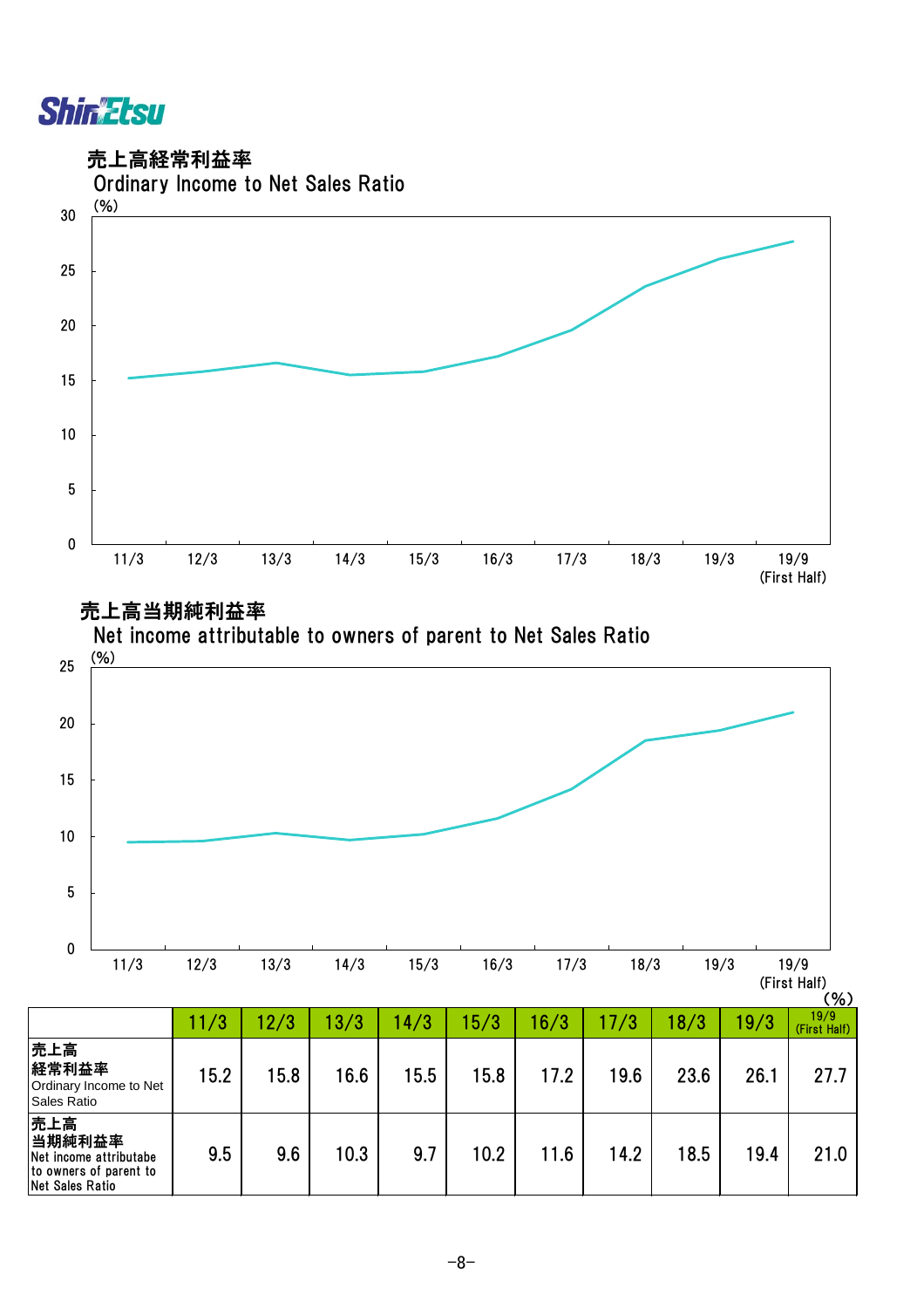![](_page_9_Picture_0.jpeg)

### 総資産 Total Assets

![](_page_9_Figure_2.jpeg)

## 純資産

![](_page_9_Figure_4.jpeg)

| (億円 / 100 millions of yen) |
|----------------------------|
|----------------------------|

|                                      |        | 12/3   | 13/3                     | 14/3   | 15/3                                         | 16/3 | 17/3 | 18/3 | 19/3   | 19/9<br>(First Half) |
|--------------------------------------|--------|--------|--------------------------|--------|----------------------------------------------|------|------|------|--------|----------------------|
| 総資産<br><b>Total</b><br><b>Assets</b> | 17.841 | 18,098 | 19,209                   | 21,989 | 24,523 25,100 26,556 29,031                  |      |      |      | 30,387 | 30,852               |
| 純資産<br>Net Assets                    | 14,694 |        | 14,945   16,231   18,221 |        | $ 20,127 20,804 21,900 24,130 25,325 26,069$ |      |      |      |        |                      |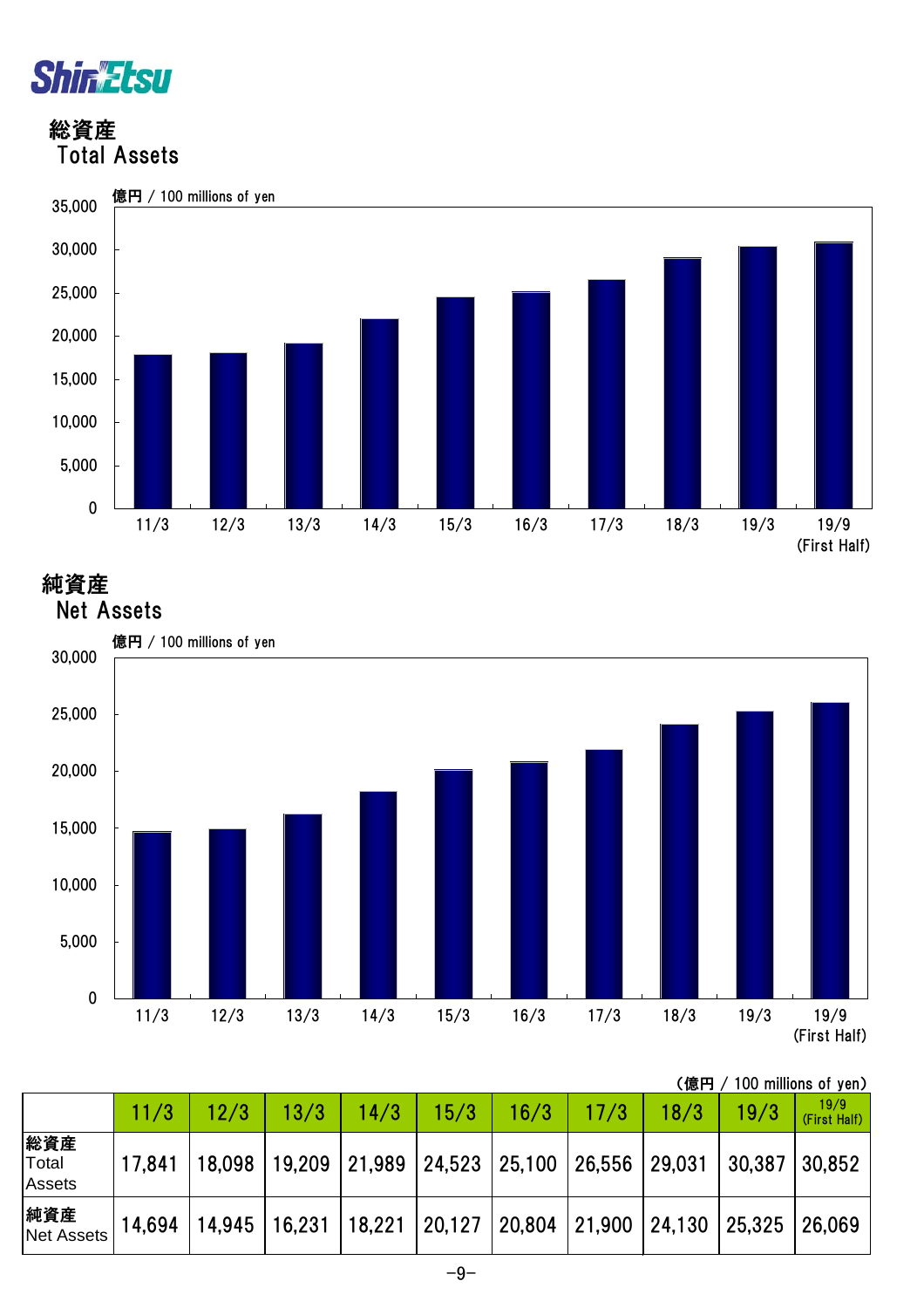![](_page_10_Figure_0.jpeg)

自己資本比率

![](_page_10_Figure_2.jpeg)

![](_page_10_Figure_3.jpeg)

![](_page_10_Figure_4.jpeg)

![](_page_10_Figure_5.jpeg)

**---\*総資産経常利益率 Return (Ordinary Income) on Total Assets** 

|                                                             | 11/3 | 12/3 | 13/3 | 14/3 | 15/3 | 6/3  | 17/3 | 18/3 | 19/3 | 19/9<br>(First Half) |
|-------------------------------------------------------------|------|------|------|------|------|------|------|------|------|----------------------|
| 自己資本比率<br><b>Equity Ratio</b>                               | 80.0 | 80.3 | 82.0 | 80.6 | 79.9 | 80.8 | 80.3 | 81.0 | 81.1 | 82.3                 |
| 自己資本<br>当期純利益率<br>Return on Equity                          | 7.0  | 7.0  | 7.0  | 6.8  | 6.9  | 7.5  | 8.5  | 11.9 | 12.8 | 13.2<br>(年換算/p.a.)   |
| 総資産<br>経常利益率<br>Return (Ordinary Income)<br>on Total Assets | 9.0  | 9.2  | 9.1  | 8.8  | 8.5  | 8.9  | 9.4  | 12.2 | 14.0 | 14.3<br>(年換算/p.a.)   |